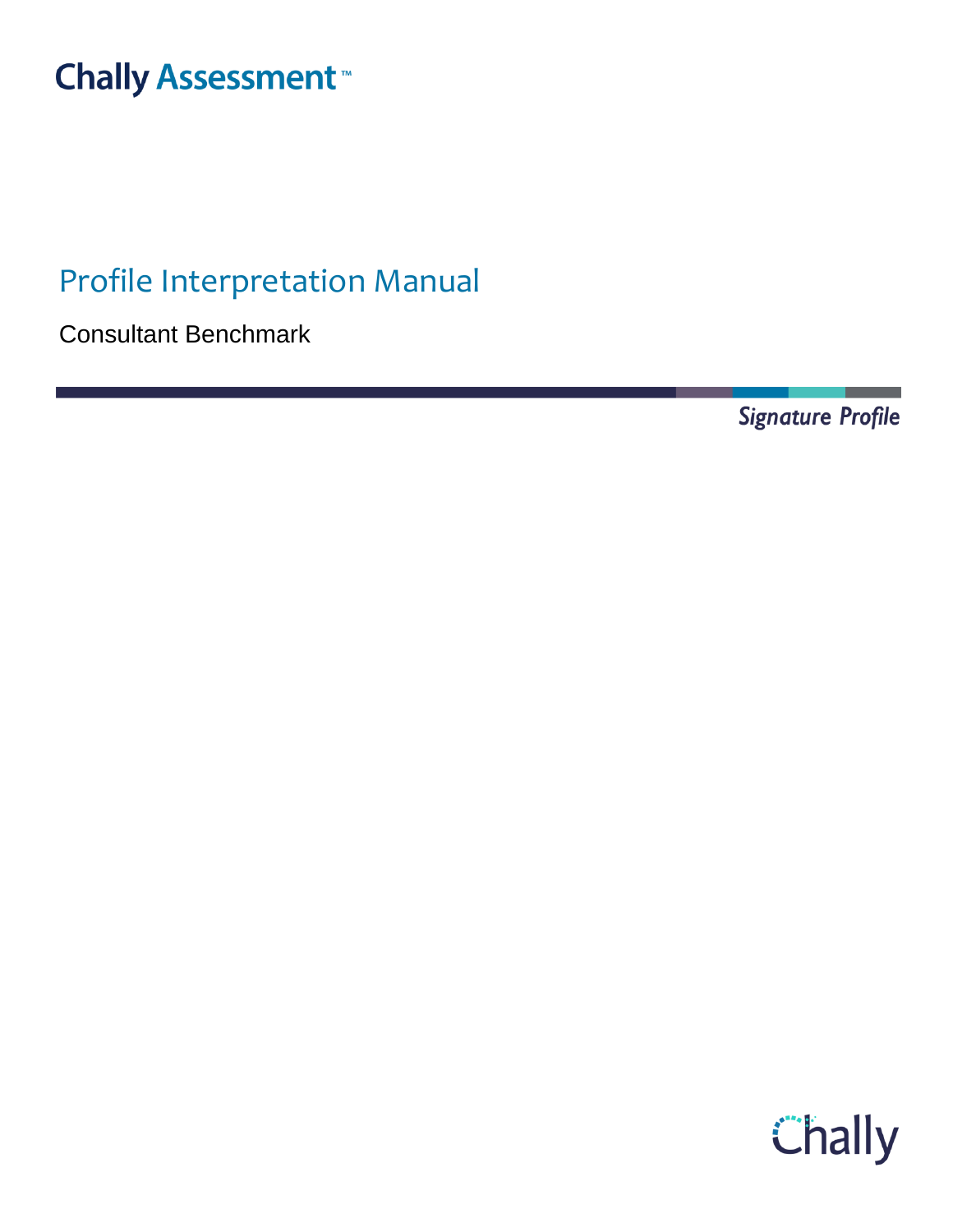# Benchmark Profile Description

The Consultant role refers to high-level experts who are responsible for collaborating with sales teams to develop strategies that improve business outcomes for customers. Often referred to as trusted advisors or business architects, they understand their customer's business, strategies, and key initiatives and focus on delivering the business value of their solutions. They win the trust of their clients and confidence in their solutions by demonstrating expert-level product and industry knowledge.

### Predictive Competencies

- Identifies and Addresses Customer Needs
- Commits to Continued Professional Development
- Maintains and Shares Market Trend Awareness
- Makes Persuasive Presentations
- Engages Others in Learning to Maximize Benefit from Purchase
- Develops Solid Relationships by Making Client Needs a Priority
- Adapts Sales Approach to Match Buyer Motivations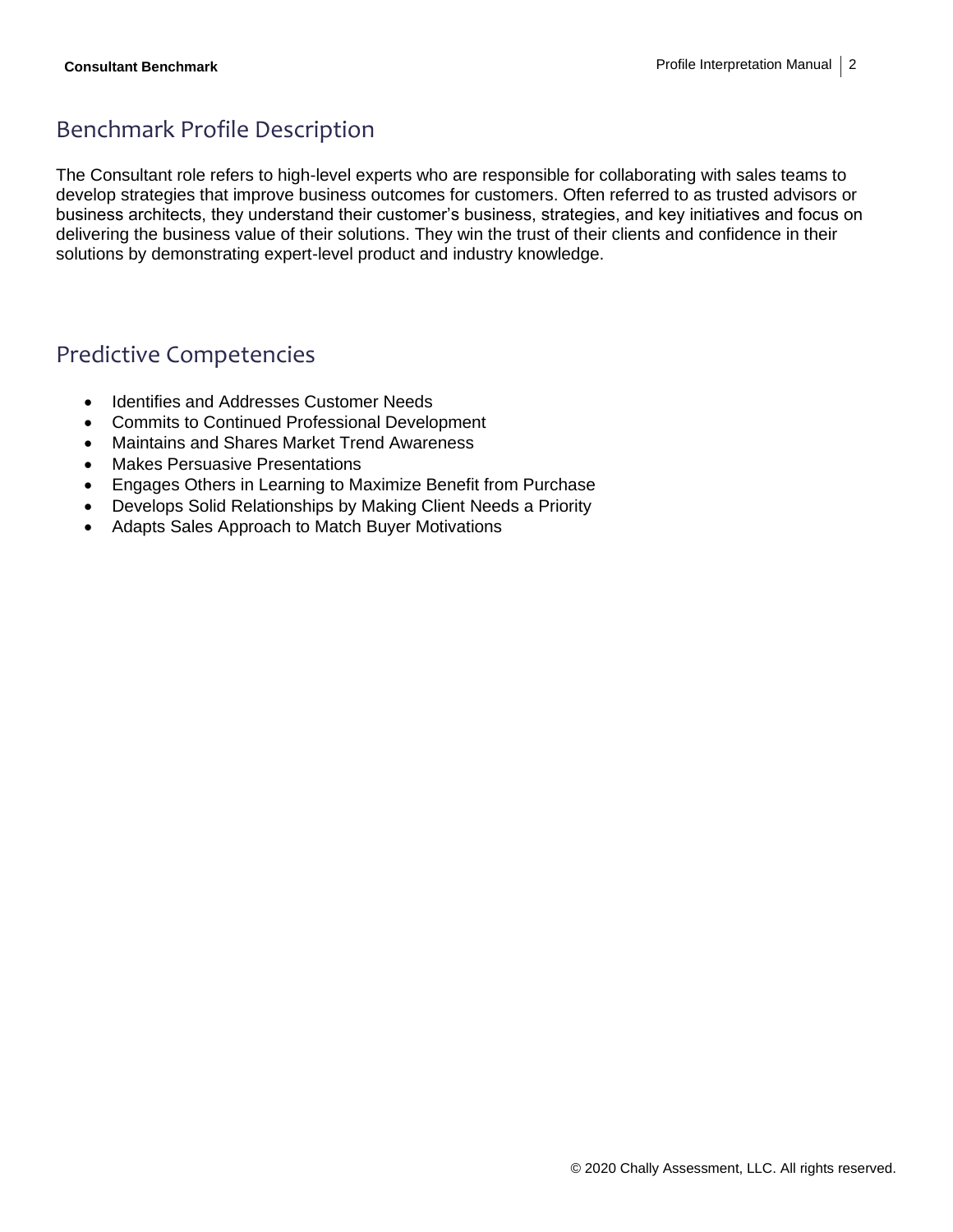# Predictive Competencies

### Identifies and Addresses Customer Needs

Seeks to provide an appropriate solution by understanding what the customer is trying to accomplish; spends time in a needs analysis process that identifies key objectives specific to an individual customer; gives the customer's agenda priority over a standard response; changes the sales approach or solution to accommodate the customer versus force fit the customer to an existing model

|                             | <b>LOW SCORES</b>                                                                                                    | <b>HIGH SCORES</b>                                                                                                                                               |
|-----------------------------|----------------------------------------------------------------------------------------------------------------------|------------------------------------------------------------------------------------------------------------------------------------------------------------------|
|                             | Lacks a thorough approach to a customer needs<br>analysis, preferring to move immediately to an<br>existing solution | Asks questions and studies the customer's key<br>priorities<br>Incorporates the customer's responses and input into                                              |
|                             | Can be distracted from learning customer<br>requirements by the personalities or politics of a<br>situation          | a business plan tailored to fit that customer's needs<br>Takes the time to explore options or alternatives for<br>helping the customer to achieve key objectives |
| $\mathcal{L}_{\mathcal{A}}$ | Tries to fit the customer's methods or goals into a<br>standard model or solution                                    | Accepts the rejection or modification of suggestions in<br>an effort to best understand and help the customer                                                    |
| <b>SIL</b>                  | Takes it as personal criticism when suggestions are<br>challenged                                                    |                                                                                                                                                                  |
| and the                     | Can be too invested in own agenda to comfortably<br>yield to the customer's agenda                                   |                                                                                                                                                                  |
|                             |                                                                                                                      |                                                                                                                                                                  |

- **•** A tendency to try to get the customer to change their methods or goals in order to better fit the sellers' model or solutions
- **EXECT** A frustration with having suggestions challenged
- **•** A tendency to gloss over the needs analysis process and move quickly to proposing a fairly standard solution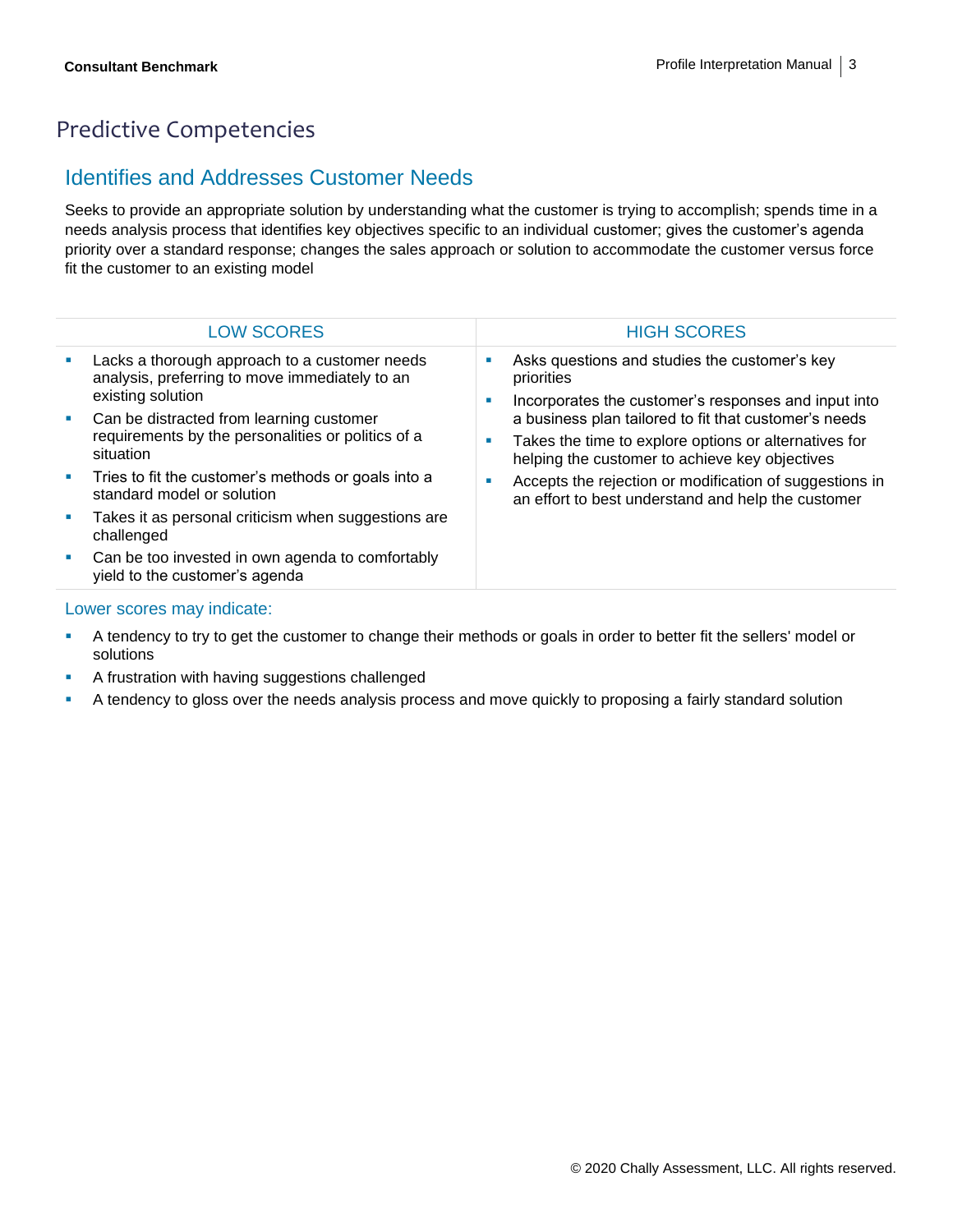# Commits to Continued Professional Development

Sets job as a top priority and devotes extra hours to skill development; accomplishes objectives dictated by their present position while investing additional time and effort to increase their competence and improve professional standing

| <b>LOW SCORES</b>                                                                                                                               |          | <b>HIGH SCORES</b>                                                                                                                                                                      |
|-------------------------------------------------------------------------------------------------------------------------------------------------|----------|-----------------------------------------------------------------------------------------------------------------------------------------------------------------------------------------|
| Accepts moderate standards for career goals so that<br>time requirements for accomplishing those goals are<br>not excessive                     | ш        | Define themselves, to a great extent, by their work<br>and derive personal satisfaction from career success<br>and accomplishments                                                      |
| External demands on time can limit the attention and<br>resources dedicated to career advancement                                               | <b>I</b> | Dedicated to improving professional standing, even at<br>some personal sacrifice                                                                                                        |
| Prefers to spend all after-work hours in family or<br>social activities rather than designate time for career<br>planning and skill development | п        | Commits time and resources to career advancement<br>by preparing to deal with a wider scope of challenges,<br>even within current position                                              |
|                                                                                                                                                 | <b>I</b> | Dedicates some after-hours time to laying the<br>groundwork for developmental activities                                                                                                |
|                                                                                                                                                 | п        | Continually works to develop the skills and abilities<br>that will support a career progression while devoting<br>the time and resources to be effective in present<br>responsibilities |

- **•** A need to segregate work related activities to specified work hours and use non-work time exclusively for leisure
- **EXECT** A preference for a lot of social interaction that is unrelated to a work environment
- A willingness to accept more moderate quality standards for one's personal development so that time requirements for skill development are not excessive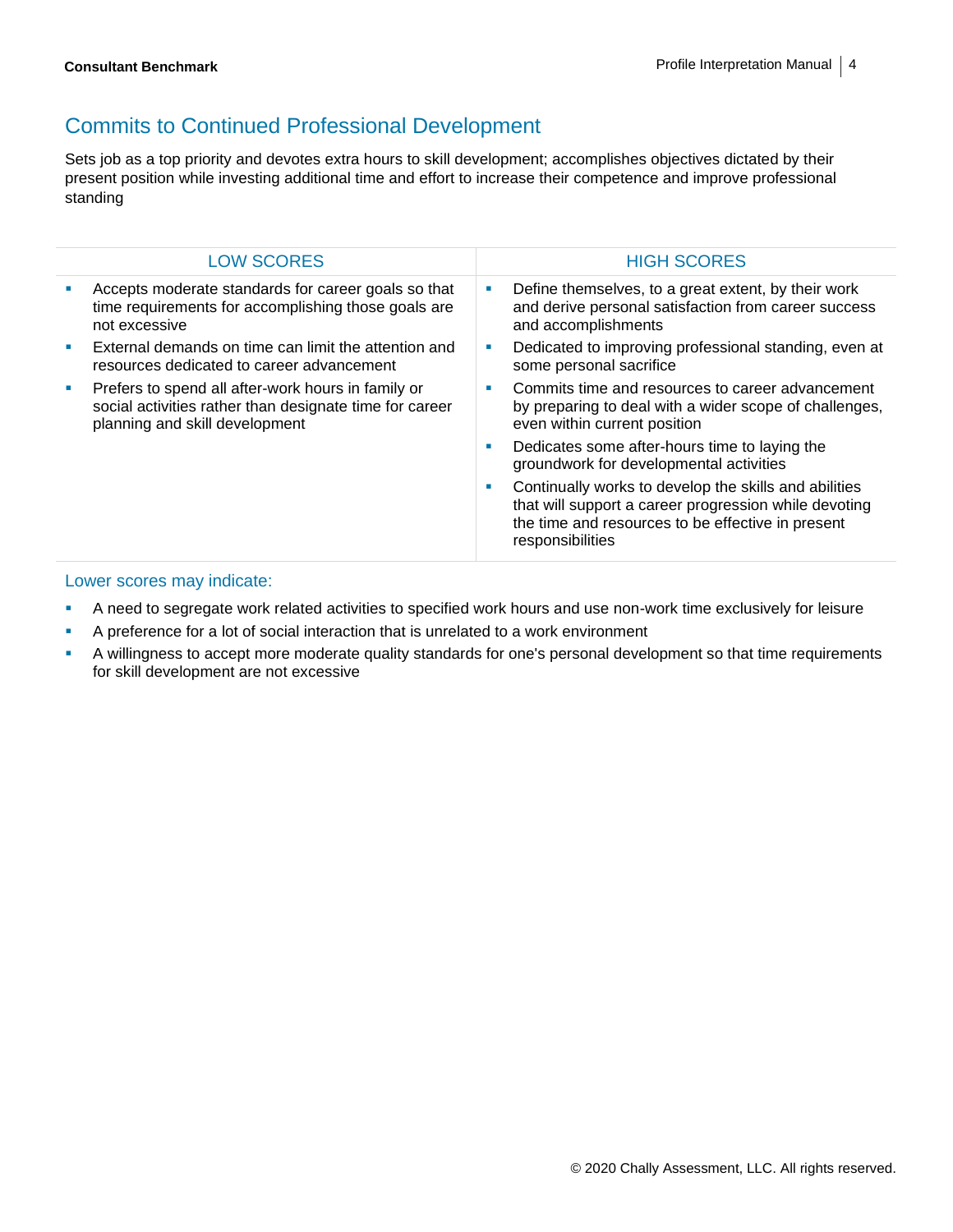# Maintains and Shares Market Trend Awareness

Stays in touch with market trends, including environmental and competitive forces influencing the market, so that they are seen as a valuable resource to important constituents internal or external to the organization; constantly seeks information that will be useful but is not readily available to colleagues; enjoys being sought for advice and instruction; spends the time to build a base of knowledge that ultimately helps others to be more effective

| <b>HIGH SCORES</b><br><b>LOW SCORES</b><br>Takes professional pride in maintaining an in-depth<br>May believe they can get by on a cursory<br>awareness of market issues<br>understanding of market trends and conditions<br>because its added value to others isn't appreciated<br>Believes there is a benefit to continually building and<br>adding to own knowledge base in market and<br>Comfortable with present knowledge of the market<br><b>COL</b><br>and may believe the incremental gains that could be<br>competitive issues<br>achieved by developing knowledge base would not<br>Wants to be prepared to serve as a source of advice<br>justify the time spent<br>and information to customers<br>Does not increase understanding of market issues for<br>ш<br>Updates own market information in order to be of<br>the purpose of sharing that information with others<br>assistance to customers who may not have the time<br>or resources to research changing market trends<br>Assumes customers will utilize their own resources to<br>stay on top of changing market conditions<br>themselves |  |  |  |
|------------------------------------------------------------------------------------------------------------------------------------------------------------------------------------------------------------------------------------------------------------------------------------------------------------------------------------------------------------------------------------------------------------------------------------------------------------------------------------------------------------------------------------------------------------------------------------------------------------------------------------------------------------------------------------------------------------------------------------------------------------------------------------------------------------------------------------------------------------------------------------------------------------------------------------------------------------------------------------------------------------------------------------------------------------------------------------------------------------------|--|--|--|
|                                                                                                                                                                                                                                                                                                                                                                                                                                                                                                                                                                                                                                                                                                                                                                                                                                                                                                                                                                                                                                                                                                                  |  |  |  |
|                                                                                                                                                                                                                                                                                                                                                                                                                                                                                                                                                                                                                                                                                                                                                                                                                                                                                                                                                                                                                                                                                                                  |  |  |  |
|                                                                                                                                                                                                                                                                                                                                                                                                                                                                                                                                                                                                                                                                                                                                                                                                                                                                                                                                                                                                                                                                                                                  |  |  |  |
|                                                                                                                                                                                                                                                                                                                                                                                                                                                                                                                                                                                                                                                                                                                                                                                                                                                                                                                                                                                                                                                                                                                  |  |  |  |
|                                                                                                                                                                                                                                                                                                                                                                                                                                                                                                                                                                                                                                                                                                                                                                                                                                                                                                                                                                                                                                                                                                                  |  |  |  |

- **EXEC** A lack of interest in training or teaching on an individual level
- **•** A preference for providing information through a lecture format more than by hands-on demonstration
- **EXECT** A tendency to rely on a dazzling presentation to cover any inadequacies in content
- **•** A belief that staying current has little added benefit to being a resource to others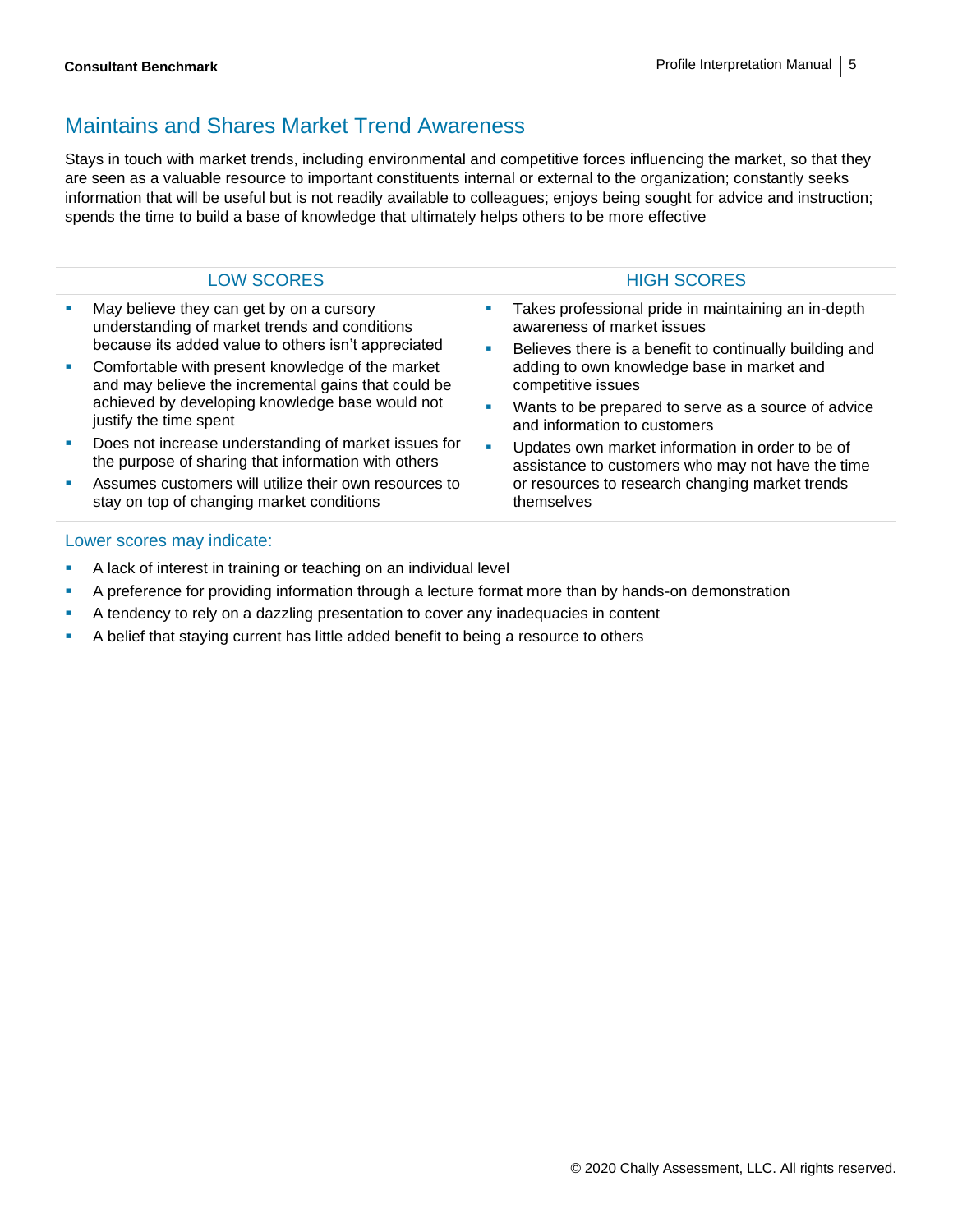### Makes Persuasive Presentations

Excites the customer with an enthusiastic presentation style; demonstrates value and actively promotes products and services by making an emotional appeal; holds the customer's attention and interest by keeping the presentation content relevant; varies style to build toward a buying decision

| <b>LOW SCORES</b>                                                                                                                                                                                                                                                                                                                                                                                                                                                                                                                                                                                                                                                             |                         | <b>HIGH SCORES</b>                                                                                                                                                                                                                                                                                                                                                                                                                                                                                                                            |
|-------------------------------------------------------------------------------------------------------------------------------------------------------------------------------------------------------------------------------------------------------------------------------------------------------------------------------------------------------------------------------------------------------------------------------------------------------------------------------------------------------------------------------------------------------------------------------------------------------------------------------------------------------------------------------|-------------------------|-----------------------------------------------------------------------------------------------------------------------------------------------------------------------------------------------------------------------------------------------------------------------------------------------------------------------------------------------------------------------------------------------------------------------------------------------------------------------------------------------------------------------------------------------|
| May be more comfortable with establishing a dialogue<br>that emphasizes listening and an exchange of ideas<br>than with making an impact on the audience<br>Uses presentations to entertain rather than inform or<br>persuade<br>Sticks too closely to a script and does not vary the<br>content or emphasis to address the needs of each<br>audience<br>Too focused on the mechanics of the presentation<br>itself to pay attention to audience understanding and<br>concurrence<br>Cannot easily adjust to a nonsupportive audience<br>response and may rush an ineffective presentation<br>just to finish it rather than alter the presentation to<br>change that response | L.<br>п<br>п<br>п<br>L. | Makes formal presentations that focus on creating an<br>impact while communicating information<br>Has the potential to capture and hold the audience's<br>attention<br>Takes charge and keeps control of the information<br>being communicated through a presentation that is<br>polished and rehearsed<br>Varies style and content to appeal to the audience<br>Projects enthusiasm about a solution to the audience,<br>moving them closer to a buying decision<br>Monitors audience response and adjusts presentation<br>to stay on target |
|                                                                                                                                                                                                                                                                                                                                                                                                                                                                                                                                                                                                                                                                               |                         |                                                                                                                                                                                                                                                                                                                                                                                                                                                                                                                                               |

- Relying on a script or set presentation too much and not varying the content and/or emphasis to match the needs of the audience
- **•** Gives equal emphasis to each benefit even if those listening are only interested in one or two
- **•** Focusing more on speaking and technique than determining if audience understands and is motivated to agree
- May be technically good at "public speaking" to inform or entertain
- May be effective only in situations where the focus is on the product/service rather than the salesperson as the major benefit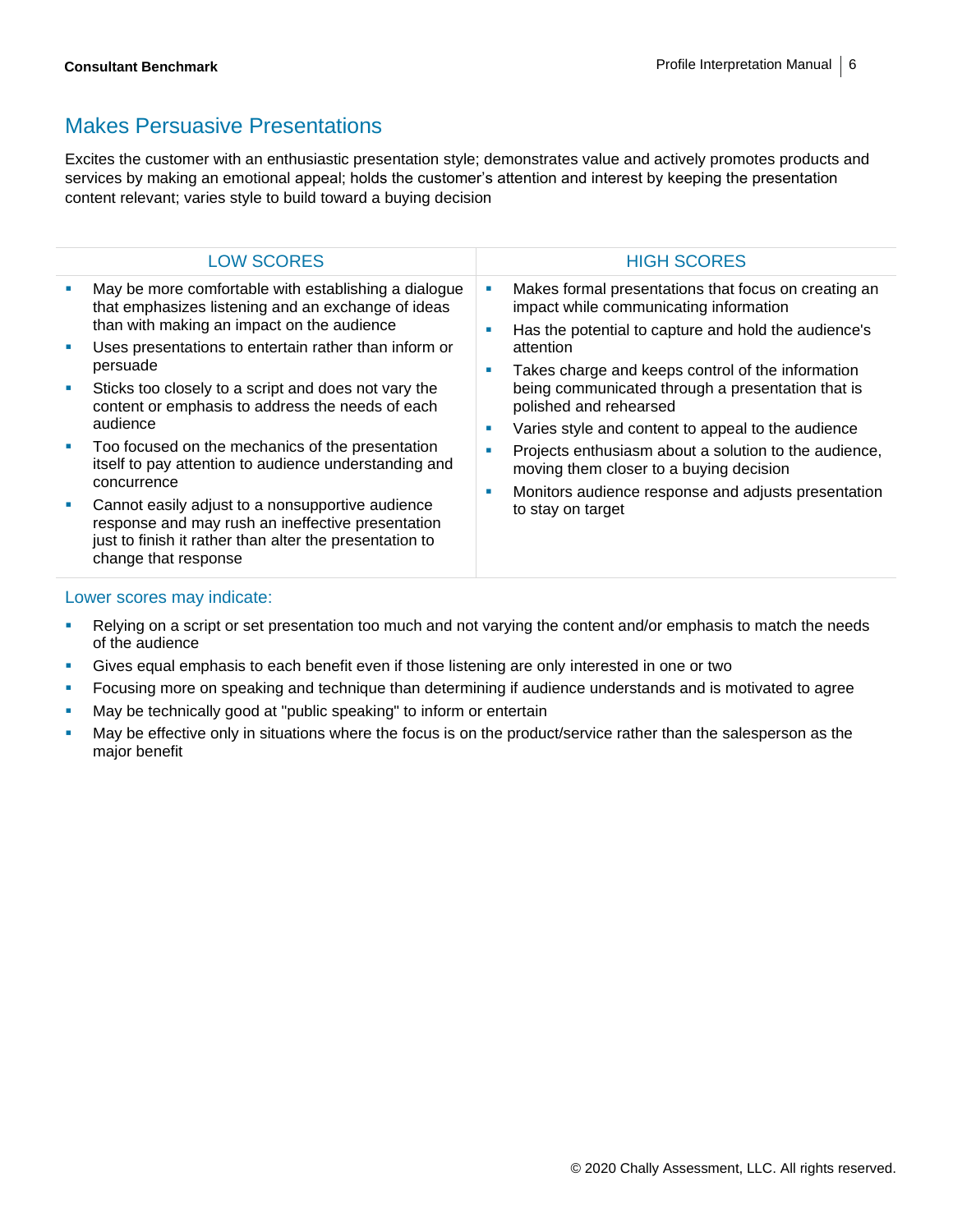# Engages Others in Learning to Maximize Benefit from Purchase

Helps the customer to gain maximum benefit from the product or service by committing to continuous education that provides information updates or product training; prepares more structured sessions to cover the most critical areas of learning; stays on top of information needed by customers in an effort to serve as a resource; takes responsibility for motivating customers to update their information; reinforces shared information through periodic repetition; routinely adjusts education process to address individual and group progress or understanding

| <b>LOW SCORES</b>                                                                                                                    |               | <b>HIGH SCORES</b>                                                                                                        |
|--------------------------------------------------------------------------------------------------------------------------------------|---------------|---------------------------------------------------------------------------------------------------------------------------|
| Prefers one-on-one training or a more loosely<br>organized curriculum to the structured requirements of<br>a scheduled class session | п<br><b>I</b> | Prepares scheduled and consistent programs to train<br>or educate others<br>Establishes measurable criteria for assessing |
| Expects the people being trained to be self-motivated                                                                                |               | progress in the learning process                                                                                          |
| to learn and becomes impatient when required to<br>repeat or reinforce already covered information                                   |               | Demonstrates patience and a willingness to repeat or<br>reinforce ideas and information until the audience                |
| Does not implement a tracking process for assessing                                                                                  |               | understands                                                                                                               |
| the effectiveness of teaching efforts or the progress of<br>trainees                                                                 | ×             | Focuses training sessions on those competencies that<br>will make a difference in the group's ultimate                    |
| Enjoys working on content delivery and may be more                                                                                   |               | effectiveness                                                                                                             |
| concerned with the audience's assessment of own<br>public speaking skills than with the subject matter                               | ×             | Concentrates more on the results produced or change<br>accomplished through training than with how                        |
| Tries to make the training entertaining at the expense<br>of providing only relevant information                                     |               | attractive or entertaining the training can be                                                                            |

- **•** A tendency to rush through the training without gauging how much is being absorbed or retained by the group
- More of a preference for one-on-one coaching and/or more free form curriculum than formal class sessions
- **•** A preference for a more off-the-cuff training style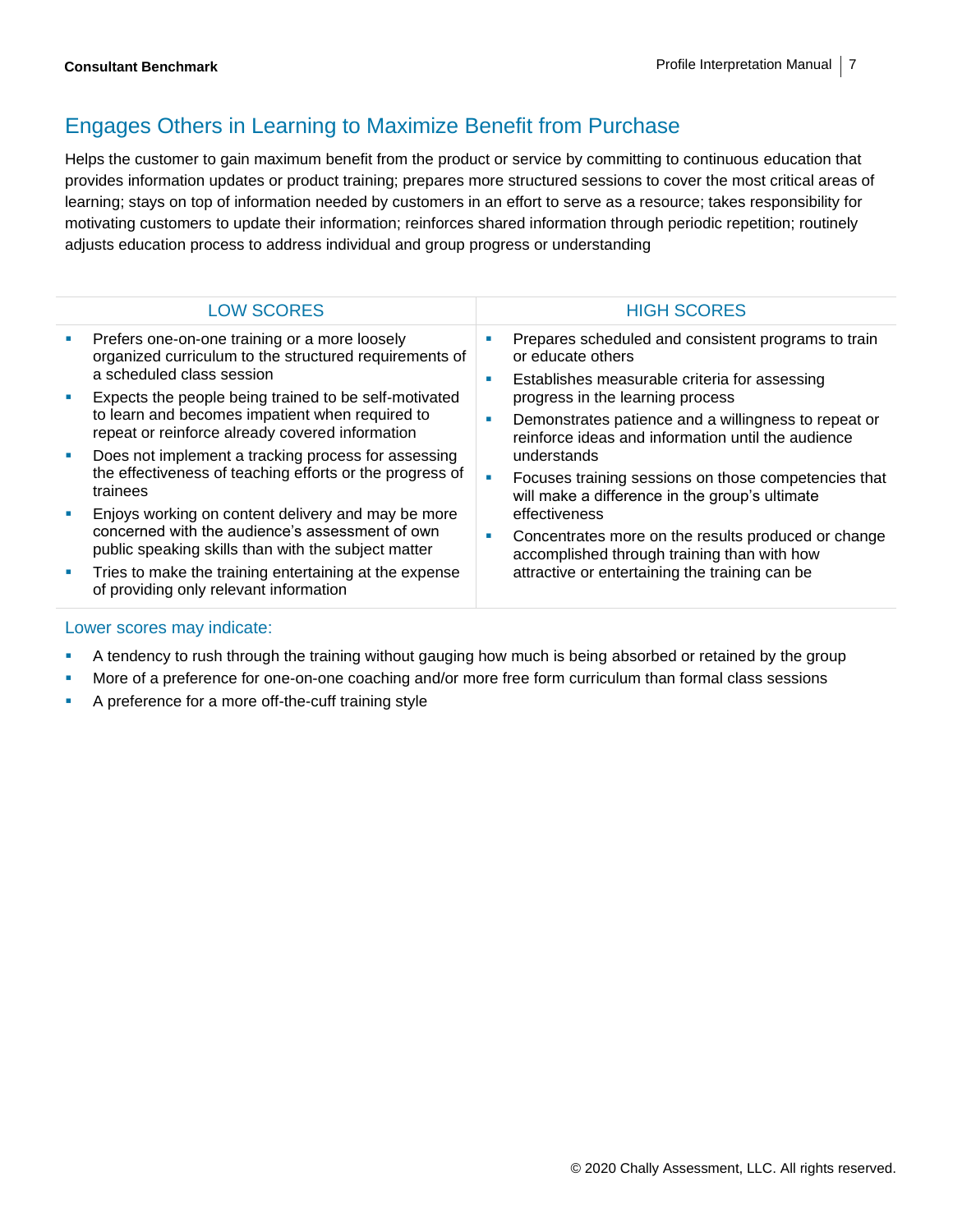# Develops Solid Relationships by Making Client Needs a Priority

Demonstrates appropriate knowledge of company clients and their needs and requirements; is continuously alert and responsive to changing customer needs, and formulates business strategies designed to enhance customer satisfaction, build relationships and product/service loyalty, and ensure competitive advantage in the marketplace; sees customer satisfaction as a predominant theme in business functional planning and execution

|   | <b>LOW SCORES</b>                                                                                                                                |            | <b>HIGH SCORES</b>                                                                                                                      |
|---|--------------------------------------------------------------------------------------------------------------------------------------------------|------------|-----------------------------------------------------------------------------------------------------------------------------------------|
| ш | Treats customer relationships in a functional manner<br>that limits the opportunity to develop an intimate<br>knowledge of how customers operate | ш          | Builds a thorough knowledge of customers, from how<br>they do business to what is required to remain<br>competitive in the marketplace  |
| ш | Focuses more on the administrative aspects of the job<br>than on adapting business strategies to accommodate<br>individual customer needs        | <b>SIL</b> | Recognizes that customer needs are constantly<br>changing and adjusts business plans and their<br>implementation to address those needs |
| × | Builds relationships with those customers who are<br>easily satisfied                                                                            | M.         | Develops a solid relationship by making customer<br>needs a priority                                                                    |
| ш | Has difficulty giving top priority to customer<br>satisfaction when frustrated or concerned about own<br><i>issues</i>                           | ш          | Works to create customer satisfaction by gearing<br>business strategies toward making customers more<br>effective in their operations   |

- **•** A tendency to focus on the administrative aspects of the job and not enjoy the interpersonal interaction with customers
- **A preference for focusing on those customers who are interesting and easy to satisfy**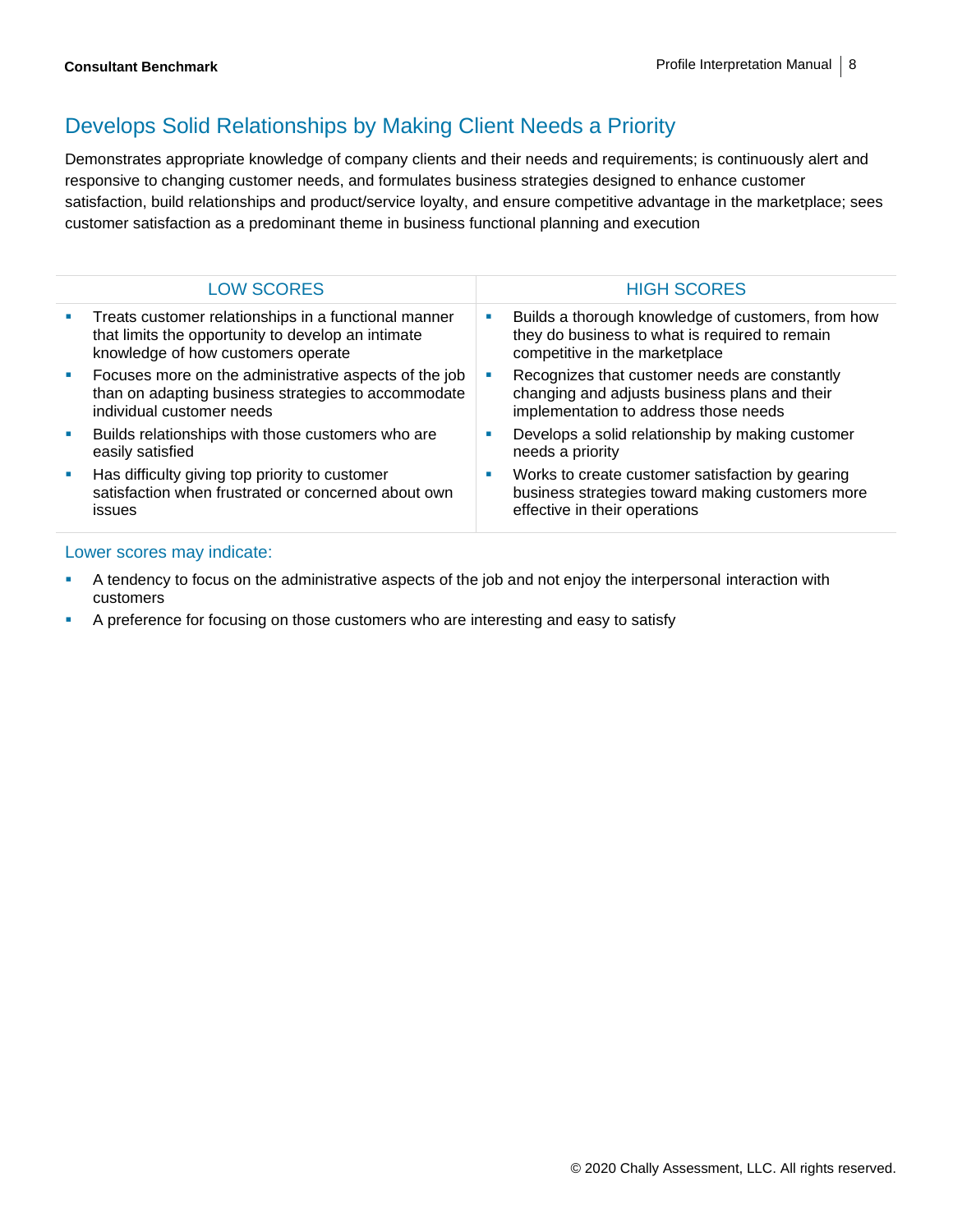# Adapts Sales Approach to Match Buyer Motivations

Gathers essential information to determine the benefits others need in order to be sold; willing to adjust approach to fit different buyer motivations; influences or persuades others by determining how the other individual can benefit, and then communicates those advantages

| <b>LOW SCORES</b>                                                                                                                                                                                                 | <b>HIGH SCORES</b>                                                                                                                                                                                                                                         |
|-------------------------------------------------------------------------------------------------------------------------------------------------------------------------------------------------------------------|------------------------------------------------------------------------------------------------------------------------------------------------------------------------------------------------------------------------------------------------------------|
| May not be committed to researching what benefits<br>the prospect needs in order to be sold<br>Might not recognize that prospects have different<br>buying motivations and may sell the same way to all<br>people | Will work to acquire the information needed to<br>determine what benefits will motivate prospects to<br>make a buying decision<br>Able to use knowledge gleaned about prospect needs<br>to vary sales approach according to different buyer<br>motivations |

- **EXECT** A tendency to believe that most people are like them and, thus similarly motivated; effectiveness is determined by the prospect's similarity to the salesperson
- A lack of depth in the needs analysis process resulting in a superficial understanding of the buyer's needs and triggers
- An overly dogmatic approach supported by the belief that everyone needs what is being sold and the purchase is for their own good